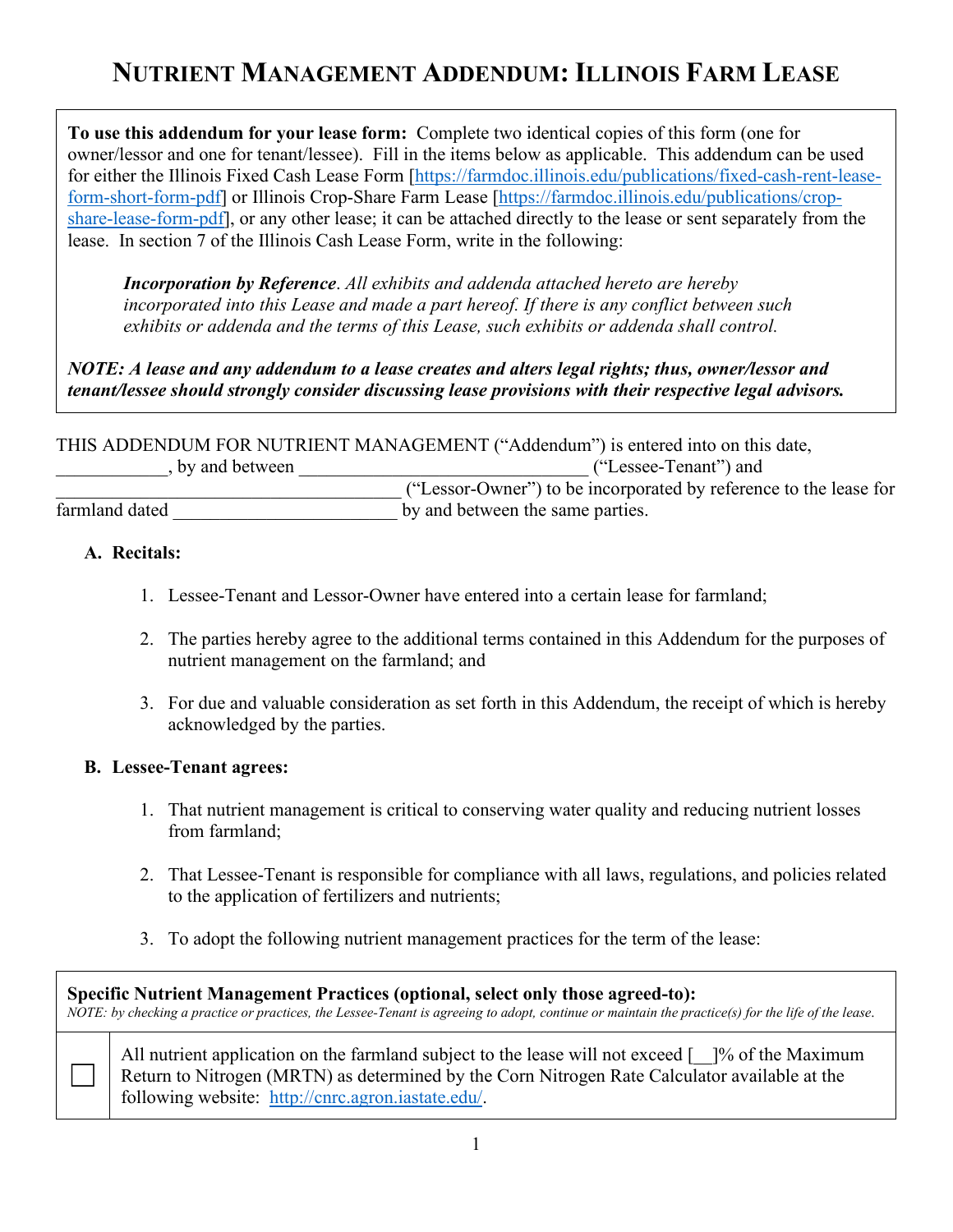| At least [ ]% of nitrogen fertilizer will be applied after planting.                                                                                                                            |
|-------------------------------------------------------------------------------------------------------------------------------------------------------------------------------------------------|
| Adopt split nitrogen application, such that not more than $\lbrack \quad \quad \rbrack$ % will be applied in the fall,<br>[% applied before planting and [164] [% applied after planting.       |
| Include the amount of nitrogen applied in the application of diammonium phosphate (DAP) or<br>monoammonium phosphate (MAP) as part of the nitrogen plan, as follows [                           |
| Calculate credits for manure and previous legume crops for the farmland subject to the lease prior to<br>applying additional nutrients and report them to Lessor-Owner.                         |
| To conduct soil testing for the purposes of measuring residual nutrients on the farmland subject to the<br>lease after harvest and report the results to the Lessor-Owner in a timely manner.   |
| Adopt a nutrient management plan in coordination with and approved by the Natural Resources<br>Conservation Service (NRCS) or such other conservation organization known as                     |
| Shall not apply manure, nutrients or other fertilizers on frozen ground or in a manner that the Lessee-<br>Tenant reasonably understands is likely to lead to increased losses from the fields. |
| Lessor-Owner is not liable and shall be held harmless for any nutrient application, including manure<br>and synthetic fertilizers, by the Lessee-Tenant under the lease.                        |

#### **C. Lessor-Owner agrees:**

 $\Box$ 

 $\Box$ 

- 1. That the description for the nutrient management as selected and indicated above is sufficient;
- 2. That the rent for the farmland shall be adjusted accordingly due to the agreement for nutrient management practices as indicated above:

| Specific Adjustments to Rent for Nutrient Management Practices (optional, select only those agreed- |  |
|-----------------------------------------------------------------------------------------------------|--|
| to):                                                                                                |  |

*NOTE: by checking a practice or practices, the Lessor-Owner is agreeing to adjustments in rent for the life of the lease or until such further addendums or revisions as agreed-to by both parties in writing and incorporated by reference*.

| Lessor-Owner recognizes that Lessee-Tenant will incur costs related to soil testing and that the |  |                                         |  |  |  |  |
|--------------------------------------------------------------------------------------------------|--|-----------------------------------------|--|--|--|--|
| information is important for Lessor-Owner and the value of the farmland subject to the lease;    |  |                                         |  |  |  |  |
| accordingly the annual rent will be reduced by $\lceil$ % or \$                                  |  | <i>lacre</i> for each year of the lease |  |  |  |  |
| in which a soil test is conducted by Lessee-Tenant and provided to Lessor-Owner.                 |  |                                         |  |  |  |  |

*General reduction option*: Lessor-Owner recognizes that Lessee-Tenant will incur costs related to nutrient management and otherwise adopting and managing conservation practices on the farmland subject to the lease; accordingly, the annual rent shall be reduced by  $[$  % or \$  $/$  acre]. In the case of a multi-year lease, this reduction shall be applied to the total for each subsequent year of